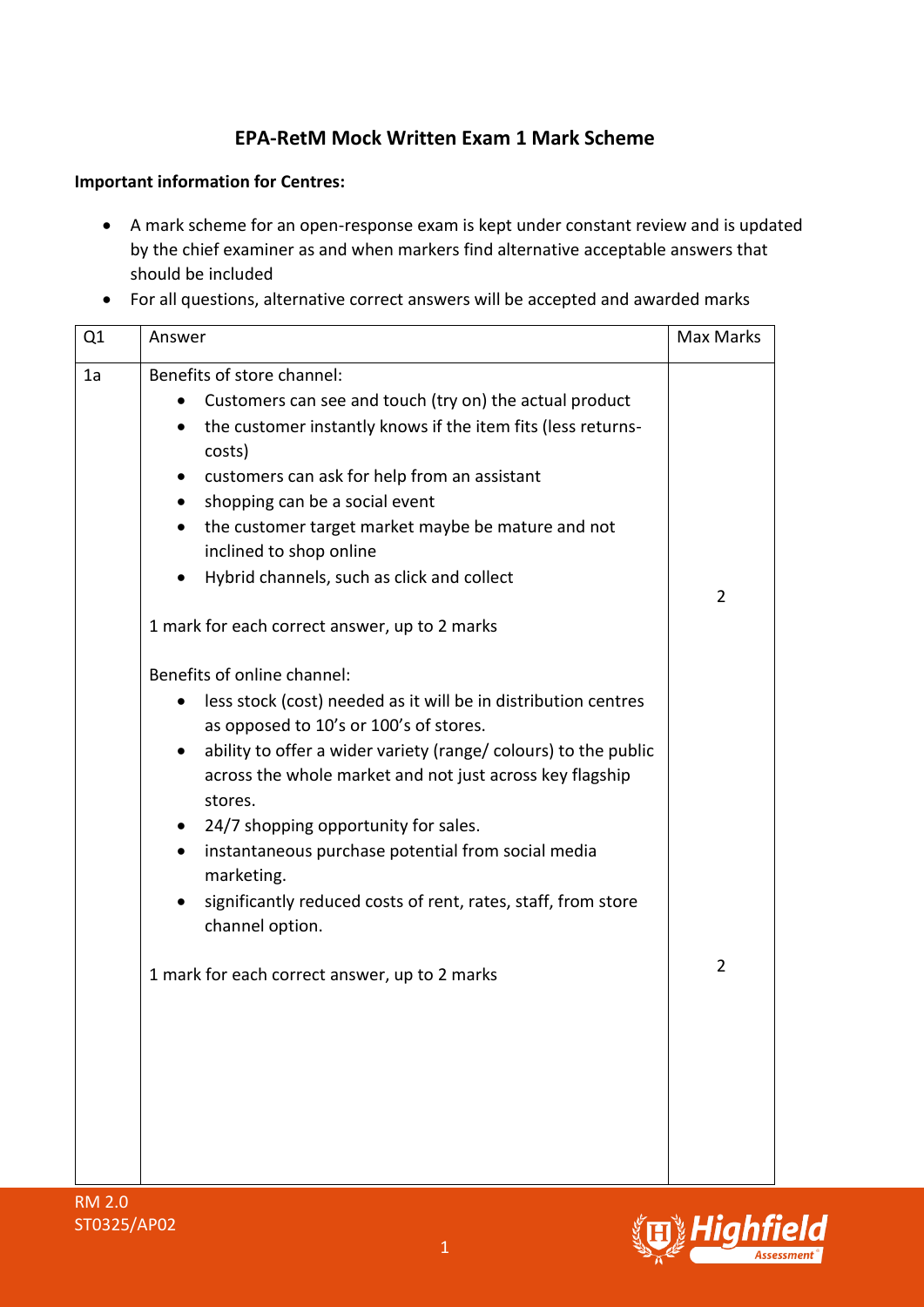|                | Benefits of hybrid channels-                                                                                                                                                                                                                                                                       |                |
|----------------|----------------------------------------------------------------------------------------------------------------------------------------------------------------------------------------------------------------------------------------------------------------------------------------------------|----------------|
|                | less stock holding in stores, but still able to offer customers                                                                                                                                                                                                                                    |                |
|                | full range (i.e. long & short sizes online only) while<br>customers can view regular range in store to see exact                                                                                                                                                                                   |                |
|                | colour and style                                                                                                                                                                                                                                                                                   |                |
|                | store collection may be easier for customers where no one<br>$\bullet$                                                                                                                                                                                                                             |                |
|                | is at home to sign for product delivery after ordering on-<br>line.                                                                                                                                                                                                                                | $\mathbf 1$    |
| 1b             | Aspects of the Retail Calendar to consider                                                                                                                                                                                                                                                         |                |
|                | explanation of retail calendar                                                                                                                                                                                                                                                                     |                |
|                | understanding & comparison of launching in seasonal peaks<br>and if this would be beneficial, or not? (i.e. the product may<br>get lost in an Xmas launch OR it might be beneficial)                                                                                                               |                |
|                | Likewise launching when a competitor holds a regular key<br>$\bullet$<br>promotion or is known to be launching a key product, may<br>diminish the product launch                                                                                                                                   |                |
|                | Would it be beneficial to launch one channel at a time (i.e.<br>$\bullet$<br>to online loyalty customers first and then in store)?                                                                                                                                                                 |                |
|                | how the above might impact upon sales channel choice?                                                                                                                                                                                                                                              |                |
|                | 1 mark for each correct answer showing rationale for above<br>considerations                                                                                                                                                                                                                       | $\overline{2}$ |
| 1 <sub>c</sub> | Decision making to clear specific product lines based upon product<br>life cycle, overlaid to other criteria                                                                                                                                                                                       |                |
|                | showing understanding of product life cycle (product<br>development-introduction-growth - maturity-saturation-<br>decline. NB. Different publications state 4, 5, or 6 stages.<br>The learner should not be penalised for stating 4, 5 or 6<br>items. The key factor is showing the aging process. |                |
|                | detailing why a product is in the mature stage to include $-$<br>slowing demand, high competition, squeezed margins,<br>changing customer needs.                                                                                                                                                   | $\overline{2}$ |
|                | 1 mark each correct answer, up to 2 marks                                                                                                                                                                                                                                                          |                |

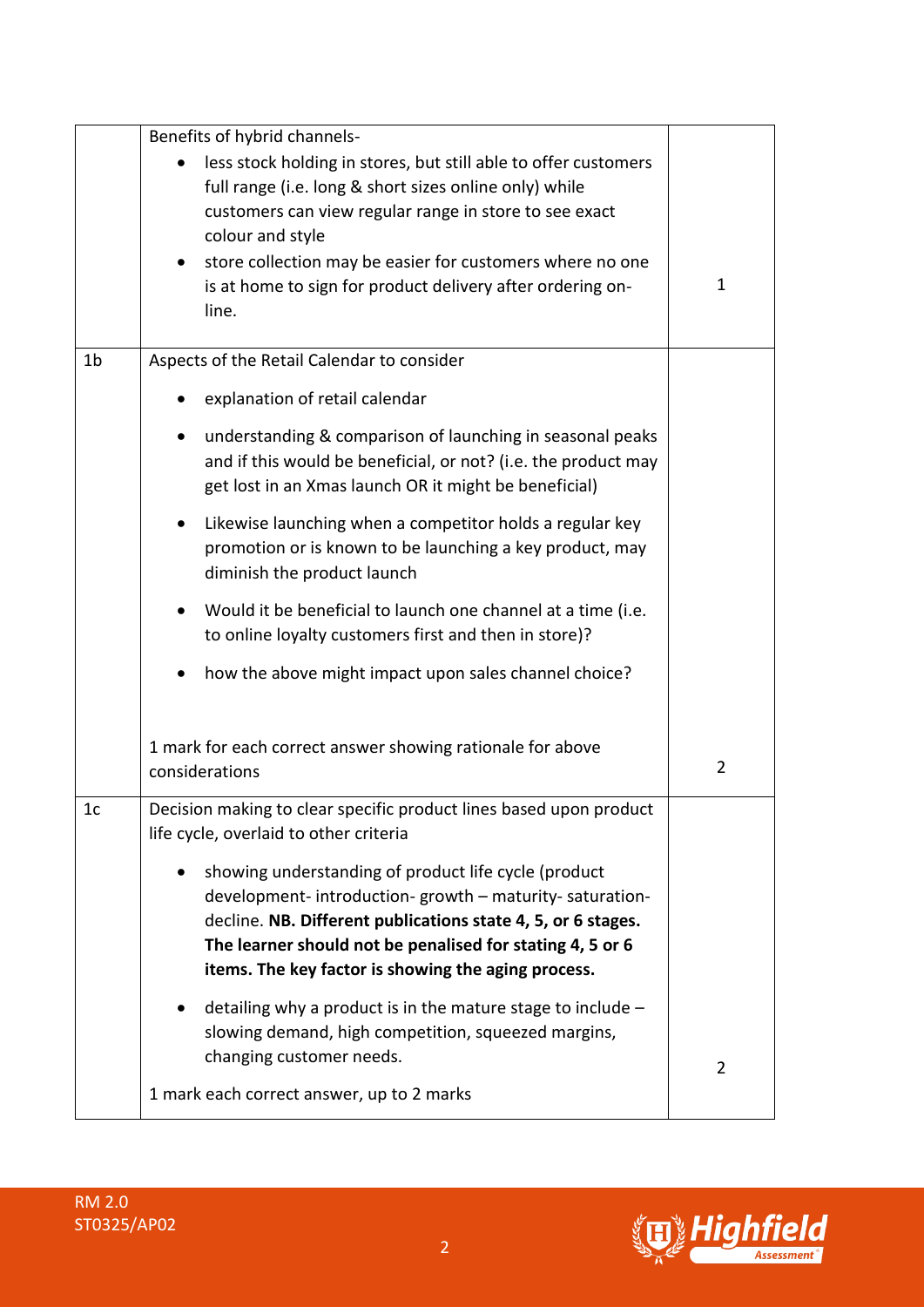| Q <sub>2</sub> | Answer                                                                                                                                                                                                                                                                                                                                                                                                                                                                                                                                                                                                                                                                                                                                                   | Max Marks      |
|----------------|----------------------------------------------------------------------------------------------------------------------------------------------------------------------------------------------------------------------------------------------------------------------------------------------------------------------------------------------------------------------------------------------------------------------------------------------------------------------------------------------------------------------------------------------------------------------------------------------------------------------------------------------------------------------------------------------------------------------------------------------------------|----------------|
| 2a             | Retail calendar-                                                                                                                                                                                                                                                                                                                                                                                                                                                                                                                                                                                                                                                                                                                                         |                |
|                | enter the key public holidays such as Christmas,<br>$\bullet$<br>Easter and items such as Valentines and back to<br>school etc. This is a PRIORTY as these dates cannot<br>be moved<br>Then enter any local events $-$ i.e. town celebrations-these<br>are likely to be less significant, but they too cannot be<br>moved<br>Then factor in product releases and new ranges. These<br>maybe in the above events if they complement them, or<br>they may be outside of these so that their launch is not<br>diluted.<br>Lastly look for any remaining times dates that it is felt<br>require marketing support.                                                                                                                                           |                |
|                | Up to 2 marks for a detailed chronological rationale                                                                                                                                                                                                                                                                                                                                                                                                                                                                                                                                                                                                                                                                                                     | $\overline{2}$ |
| 2 <sub>b</sub> | Pre implementation -<br>clear instructions sent in a timely manner with key<br>dates / timings for receipt of graphics, stock,<br>markdowns and staffing budget<br>clear definition of IMPACT (crucial in Sale) and how<br>$\bullet$<br>this is best achieved.<br>check to ensure that all stores have graphics and<br>$\bullet$<br>what to do if they don't before start of promotion<br>and in good time to fix<br>communication list for if stock has not arrived on<br>time within critical path<br>for key promotions that senior staff will be in store<br>to ensure smooth running/execution<br>staff incentive set up for execution of promotion<br>٠<br>(impact) and / or sales achievement.<br>Use company social media to share best practice |                |
|                | At implementation<br>Have a check list of implementations that ensures key<br>impact<br>Area/ Regional managers required to visit stores day prior,<br>or at start of promotion prioritizing key stores. All stores to<br>be seen in a short period of time<br>Asking for photos of the promotion to be e-mailed into<br>Head office / Area manager not only to check impact but<br>also to share best practice.                                                                                                                                                                                                                                                                                                                                         |                |

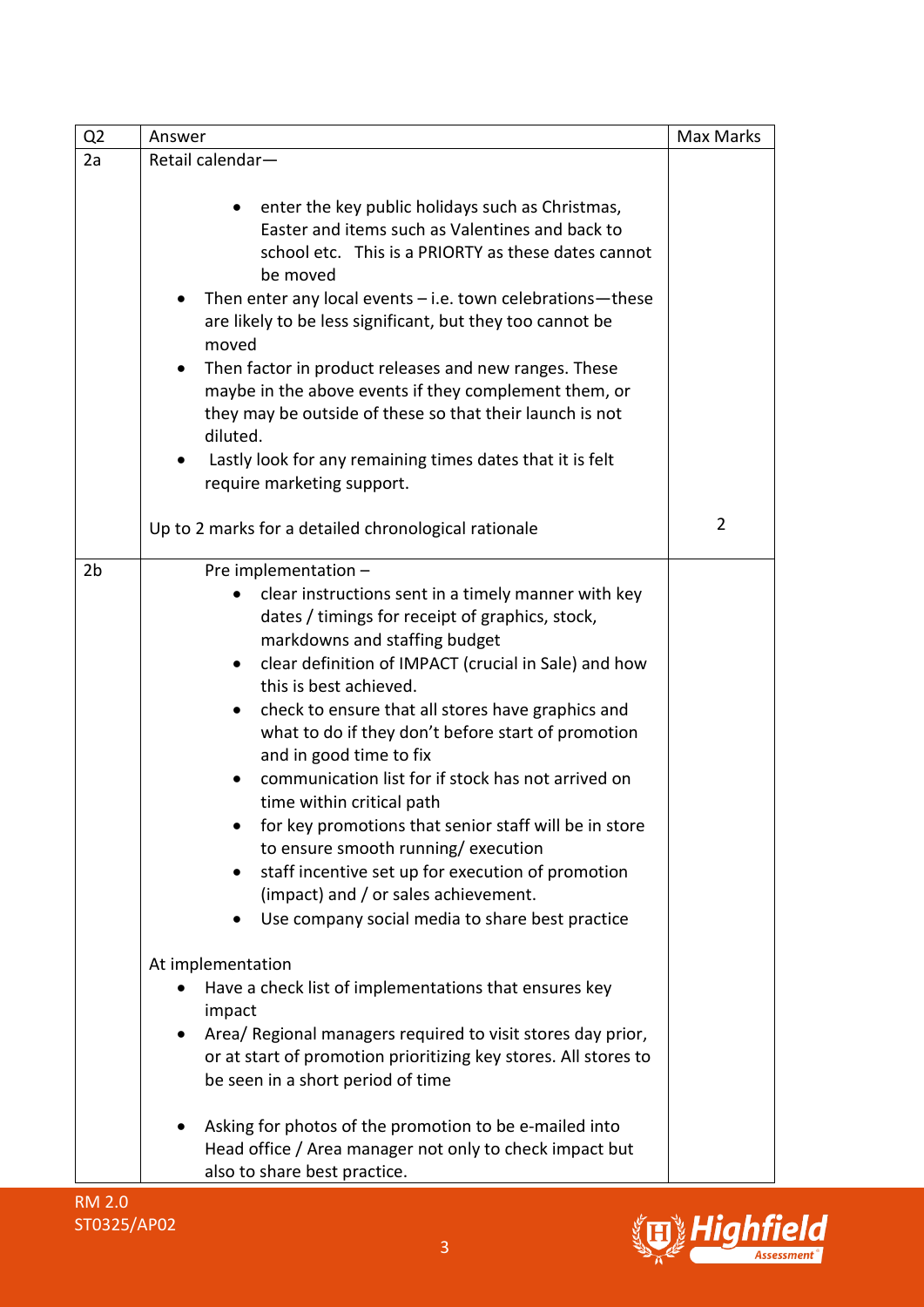| • Use company social media to share best practice                                    |   |
|--------------------------------------------------------------------------------------|---|
| 1 mark each for each correct answer (from either part above) up to<br>a maximum of 4 | 4 |

| Q <sub>3</sub> | Answer                                                                                                                                                                                                                                                                                                                                                                                                                                                     | <b>Max Marks</b> |
|----------------|------------------------------------------------------------------------------------------------------------------------------------------------------------------------------------------------------------------------------------------------------------------------------------------------------------------------------------------------------------------------------------------------------------------------------------------------------------|------------------|
| 3a             | Suggested goals work specific - till, delivery, customer<br>service, visual merchandising, replenishment, wastage,<br>general induction. This is not an exhaustive list, but it<br>should be directly relative to store working.<br>Suggested goals, personal development – confidence, time<br>keeping, appearance, written work, detail focus,<br>communication. This is not an exhaustive list, but it should<br>be directly relative to store working. |                  |
|                | 1 mark for appropriate goals.<br>2 marks for at least one holistic goal developing the 'whole' person<br>with reasoning                                                                                                                                                                                                                                                                                                                                    | 3                |
| 3b             | Learning styles $-$<br>Visual -- pictures, images (coaching in this style is<br>acceptable to use)<br>Logical-reasoning, systems<br>$\bullet$<br>Aural-sound and music<br>$\bullet$<br>Physical (kinesthetic) – Using body hands, sense of<br>touch<br>• Verbal (linguistic)<br>Social – learning in groups<br>$\bullet$<br>Solitary - working alone/ self-study<br>1 mark per correct item mapped to a PDP goal, with a maximum of                        | 3                |
|                | 3                                                                                                                                                                                                                                                                                                                                                                                                                                                          |                  |

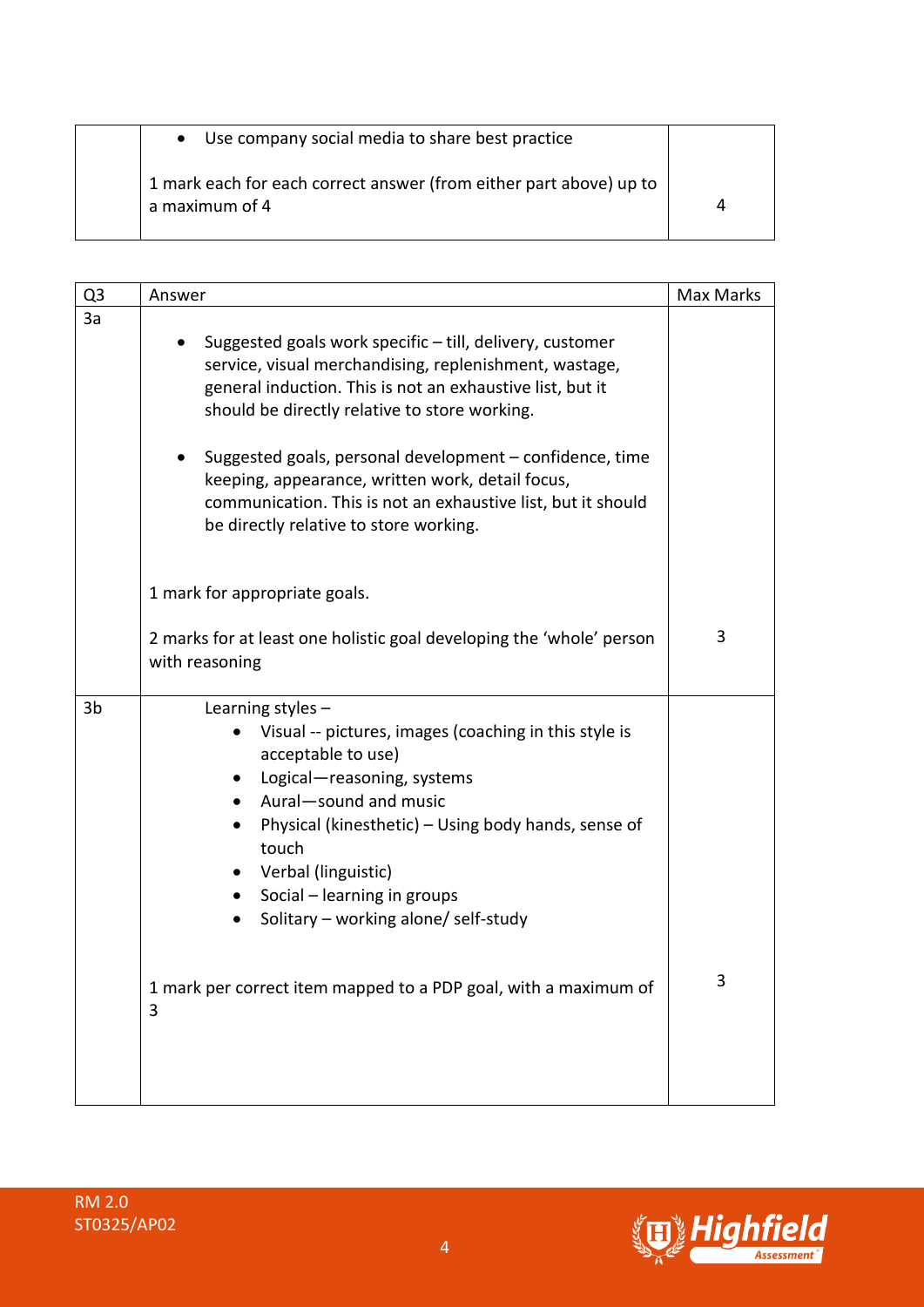| Q4 | Answer                                                                                                                                                                                                                                                                                                                                                                                                                                                                                                                                                                                                                                                                                        | Max Marks |
|----|-----------------------------------------------------------------------------------------------------------------------------------------------------------------------------------------------------------------------------------------------------------------------------------------------------------------------------------------------------------------------------------------------------------------------------------------------------------------------------------------------------------------------------------------------------------------------------------------------------------------------------------------------------------------------------------------------|-----------|
| 4a | Factors of high attrition-<br>lack of 'motivators'<br>$\bullet$<br>'hygiene' factors - compensation items not being offered<br>that competitors, or the industry does<br>poor morale<br>being overworked<br>$\bullet$<br>new competitor offering better salaries<br>$\bullet$<br>change management not being handled effectively<br>$\bullet$<br>lack of vision by the business and, or, how the employees fit<br>into it.<br>Culture- not defined, actual not aligned to stated<br>lack of recognition<br>$\bullet$<br>poor constantly changing goal priorities<br>lack of empowerment<br>$\bullet$<br>1 mark for each correct answer showing potential reasons as well<br>to a maximum of 3 | 3         |
| 4b | Recruitment legal & best practice-<br>complying with the Discrimination and Equality Act<br>$\bullet$<br>2010-the 9 protected characteristics<br>best practice in interviews of evidence supporting<br>decision making.<br>competency based interviews that will ensure that<br>the new starter will work well within the culture of<br>the organisation.<br>ensuring there is a planned, effective induction<br>process covering all aspects of the business and<br>KPI's.<br>appropriate coaching, mentoring and support to get<br>the new person up to speed.<br>1 mark for each correct answer with reasons given to a maximum<br>of 3                                                    | 3         |

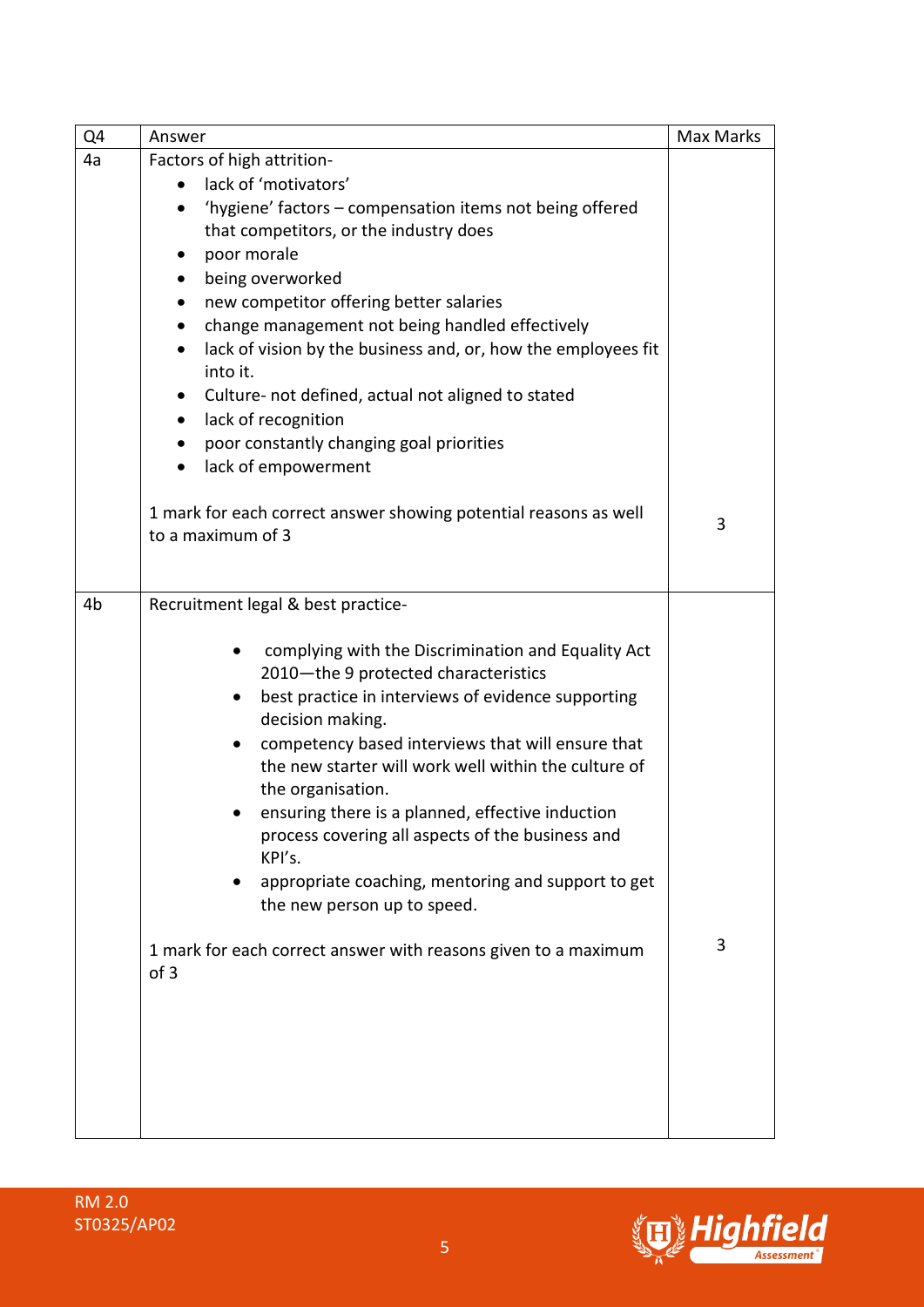| Q <sub>5</sub> | Answer                                                                                                                                                                                                                                                                                                                                                                                                                                                       | Max Marks      |
|----------------|--------------------------------------------------------------------------------------------------------------------------------------------------------------------------------------------------------------------------------------------------------------------------------------------------------------------------------------------------------------------------------------------------------------------------------------------------------------|----------------|
| 5a             | Consumer Rights Act 2015 -<br>the customer may demand a refund (reject the goods) if<br>they are faulty within the first 30 days<br>if the product is faulty after 30 days the retailer may legally<br>offer a repair, or a replacement.                                                                                                                                                                                                                     | $\mathbf 1$    |
|                | As the customer is demanding a refund and it is outside 30 days<br>legally, they are not entitled to one. The learners need to state this<br>in the answer and provide solid rationale as to what his/her<br>company provides in this situation that will likely be better for the<br>customer.                                                                                                                                                              |                |
|                | 1 mark for detailing correct legal information including the ACT<br>AND the detail that it is outside the 30-day limit                                                                                                                                                                                                                                                                                                                                       | $\mathbf{1}$   |
|                | Up to 2 marks for structured comparison to own company rules                                                                                                                                                                                                                                                                                                                                                                                                 | $\overline{2}$ |
| 5b             | GDPR (General Data Protection Regulation) ACT from 25 May 2018<br>This requires double opt in<br>Provides the right to be forgotten<br>$\bullet$<br>Customers can request information held on them<br>$\bullet$<br>Data can only be used for that purpose that it has been                                                                                                                                                                                   |                |
|                | authorised for and not by third parties unless specifically<br>authorised                                                                                                                                                                                                                                                                                                                                                                                    |                |
|                | 1 mark for stating Act and the basics that it covers                                                                                                                                                                                                                                                                                                                                                                                                         | 1              |
|                | Maximum of 2 marks for accurately comparing to company policy.<br>The learner may answer that it is not possible to use the data for<br>the Xmas promotion as the customer did not authorise this.<br>However, if the learner states that within the summer draw there<br>is an explicit condition to use the customers data for other<br>promotions and therefore, they have in fact agreed to their data<br>being used for Xmas then this is also correct. | 2              |
|                |                                                                                                                                                                                                                                                                                                                                                                                                                                                              |                |



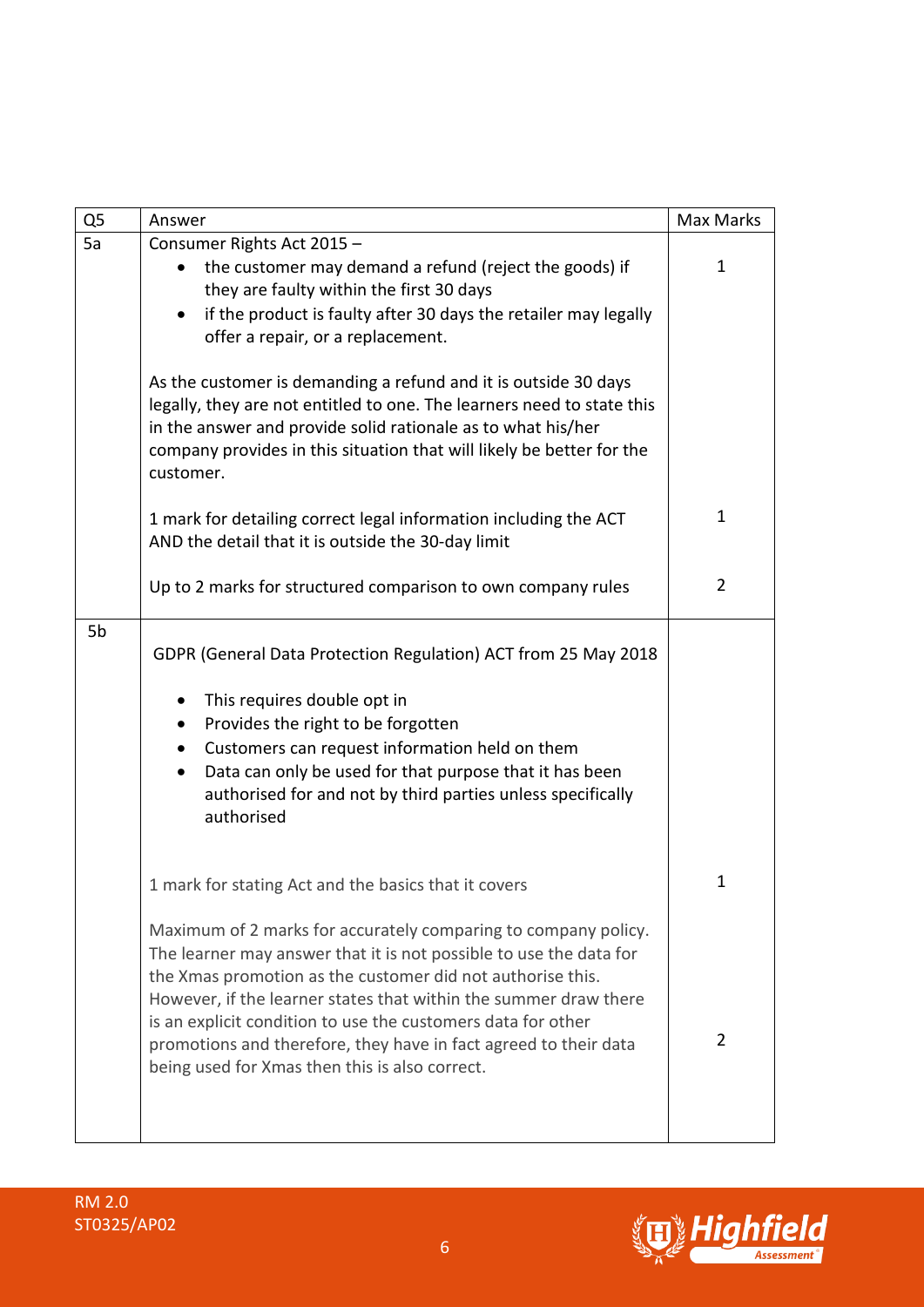| Q <sub>6</sub> | Answer                                                                                                                                                                                       | <b>Max Marks</b> |
|----------------|----------------------------------------------------------------------------------------------------------------------------------------------------------------------------------------------|------------------|
| 6a             | To plan for sufficient stock, consideration should be made of the                                                                                                                            |                  |
|                | following $-$                                                                                                                                                                                |                  |
|                | sales last year total                                                                                                                                                                        |                  |
|                | sales last year to plan(budget) / forecast<br>$\bullet$                                                                                                                                      |                  |
|                | sales last year by firework category<br>$\bullet$                                                                                                                                            |                  |
|                | sales trends last few years<br>$\bullet$                                                                                                                                                     |                  |
|                | sales forecast this year<br>$\bullet$                                                                                                                                                        |                  |
|                | competitors this year and last.<br>$\bullet$                                                                                                                                                 |                  |
|                | local firework events and if they took place last year<br>$\bullet$                                                                                                                          |                  |
|                | items that sold out last year and did not reach full potential<br>$\bullet$<br>i.e. what is their full potential?                                                                            |                  |
|                | OTB (open to buy) / money/ credit available to purchase<br>$\bullet$                                                                                                                         |                  |
|                | product.<br>Impact on other non-event stock items if monies are used<br>for fireworks                                                                                                        |                  |
|                |                                                                                                                                                                                              | 3                |
|                | 1 mark for each correct answer, with reasoning, to a<br>maximum of $3-$                                                                                                                      |                  |
| 6b             | Key to this answer is the learner understanding that a 'basic'<br>automated stock replenishment system will just replace stock sold<br>with stock replenished, one for one.                  |                  |
|                | The benefits of this are automated picks replenish to set<br>$\bullet$<br>targets. Lower manpower and time to action replenishment<br>orders.                                                |                  |
|                | The reason why this would not be suitable for the Bon Fire<br>promotion is the ramp up to max sales will build<br>exponentially and therefore replenishment will not keep up<br>with demand. |                  |
|                | This is particularly true if stock is only delivered once, or<br>twice a week.                                                                                                               |                  |
|                | Immediately after the event demand will fall off a cliff and<br>therefore sales being replenished at peak will arrive after<br>they are needed                                               |                  |
|                | Up to 3 marks for a detailed rational answer covering the above                                                                                                                              | 3                |

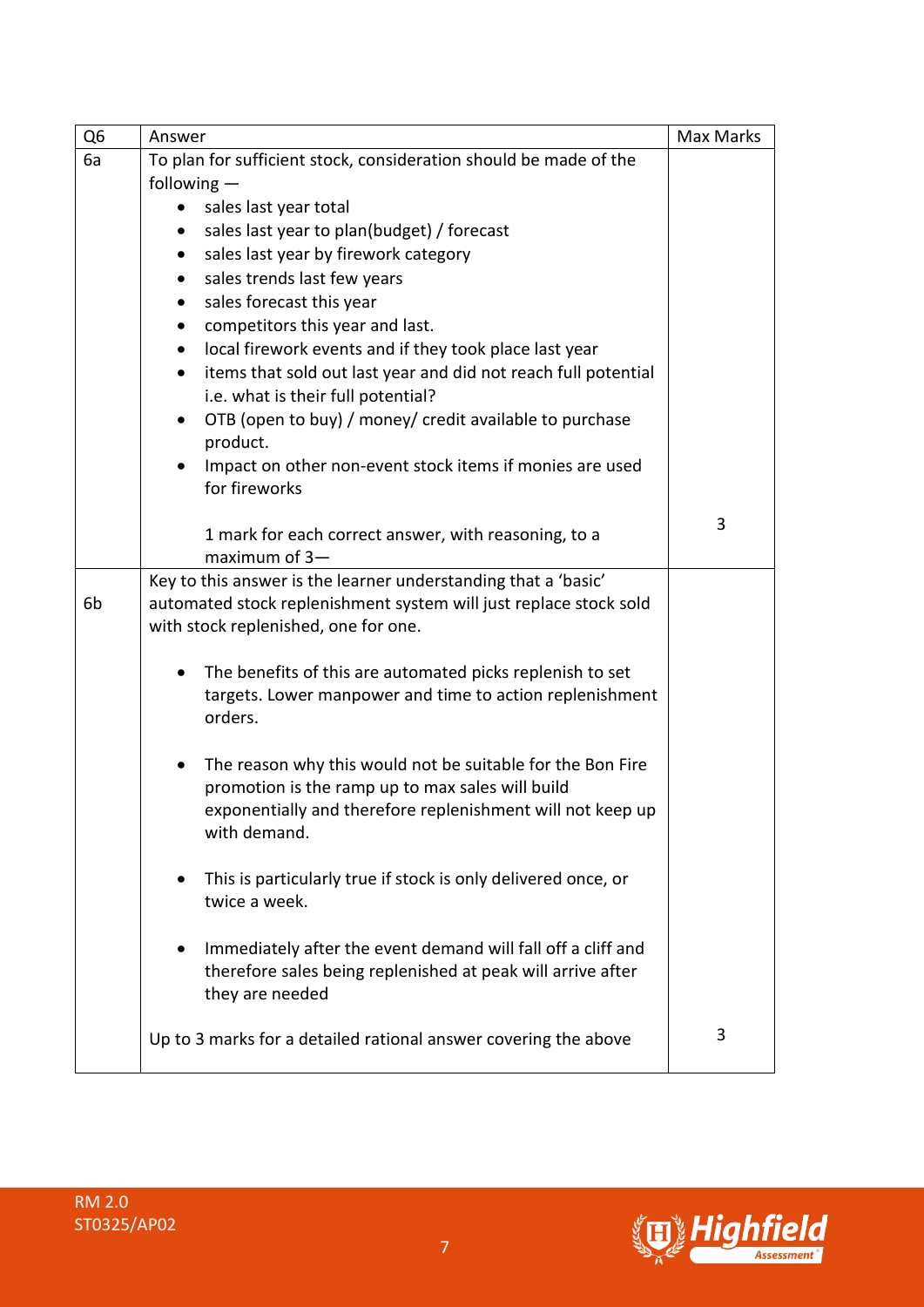| Q7 | Answer                                                                                                      | Max Marks |
|----|-------------------------------------------------------------------------------------------------------------|-----------|
| 7a | KPI's may include, but are not limited to:                                                                  |           |
|    | wage cost %<br>$\bullet$                                                                                    |           |
|    | man hours (including any productivity calc-sales divided<br>$\bullet$                                       |           |
|    | by man hours)                                                                                               |           |
|    | sales per-- sq. foot, metre, linear foot<br>$\bullet$                                                       |           |
|    | stock loss % (sometimes referred to as audits/ shrinkage) -<br>$\bullet$                                    |           |
|    | expressed as % (£'s loss to sales)                                                                          |           |
|    | wastage-either markdowns, or write offs<br>$\bullet$                                                        |           |
|    | cash discrepancies on tills<br>$\bullet$                                                                    |           |
|    | liquidation %-sell through of stock<br>$\bullet$                                                            |           |
|    | add -on sale KPI's e.g. shoe care, insoles<br>$\bullet$                                                     |           |
|    | rate of stock turn (RST)<br>$\bullet$                                                                       |           |
|    | margin % (retail price minus cost price expressed as % of<br>$\bullet$<br>retail price) or cash margin      |           |
|    | contribution-a stores net profit, before apportioned<br>$\bullet$<br>central costs are deducted             |           |
|    | • weeks cover-stock. Store stock divided by average sales                                                   |           |
|    | ROCE (return on capital investment)<br>$\bullet$                                                            |           |
|    |                                                                                                             |           |
|    | The learner may have different KPI's in their business, but they                                            |           |
|    | need to clearly demonstrate commercial imperative                                                           |           |
|    |                                                                                                             | 4         |
|    | 1 mark for each correct answer, up to 4 marks                                                               |           |
|    |                                                                                                             |           |
|    | How KPI's are used in retail businesses:                                                                    |           |
|    | wage cost %-- managing wage costs                                                                           |           |
|    | man hours --- managing wage costs<br>$\bullet$                                                              |           |
|    | sales per-- sq. foot, metre, linear foot, metre- commercial<br>$\bullet$                                    |           |
|    | space management                                                                                            |           |
|    | stock loss % (sometimes referred to as audits) – reducing                                                   |           |
|    | shrinkage costs                                                                                             |           |
|    | wastage-reducing costs, sell through at best price possible<br>$\bullet$                                    |           |
|    | cash discrepancies on tills-lowering loss<br>$\bullet$                                                      |           |
|    | liquidation %-sell through of stock-how 'hot' a product is<br>$\bullet$                                     |           |
|    | and analysing if there is enough stock                                                                      |           |
|    | add -on sale KPI's e.g. shoe care, insoles-additional sales<br>$\bullet$                                    |           |
|    | rate of stock turn (RST)- how quickly the stock is sold,<br>$\bullet$                                       |           |
|    | affecting stock holding and cash flow<br>margin- understanding which products provide the best<br>$\bullet$ |           |
|    | profit                                                                                                      |           |
|    | contribution-If a store is hitting the required % gross profit                                              |           |
|    | weeks cover-stock. Formulae used to decide if stock levels                                                  |           |
|    | are correct to sales                                                                                        |           |



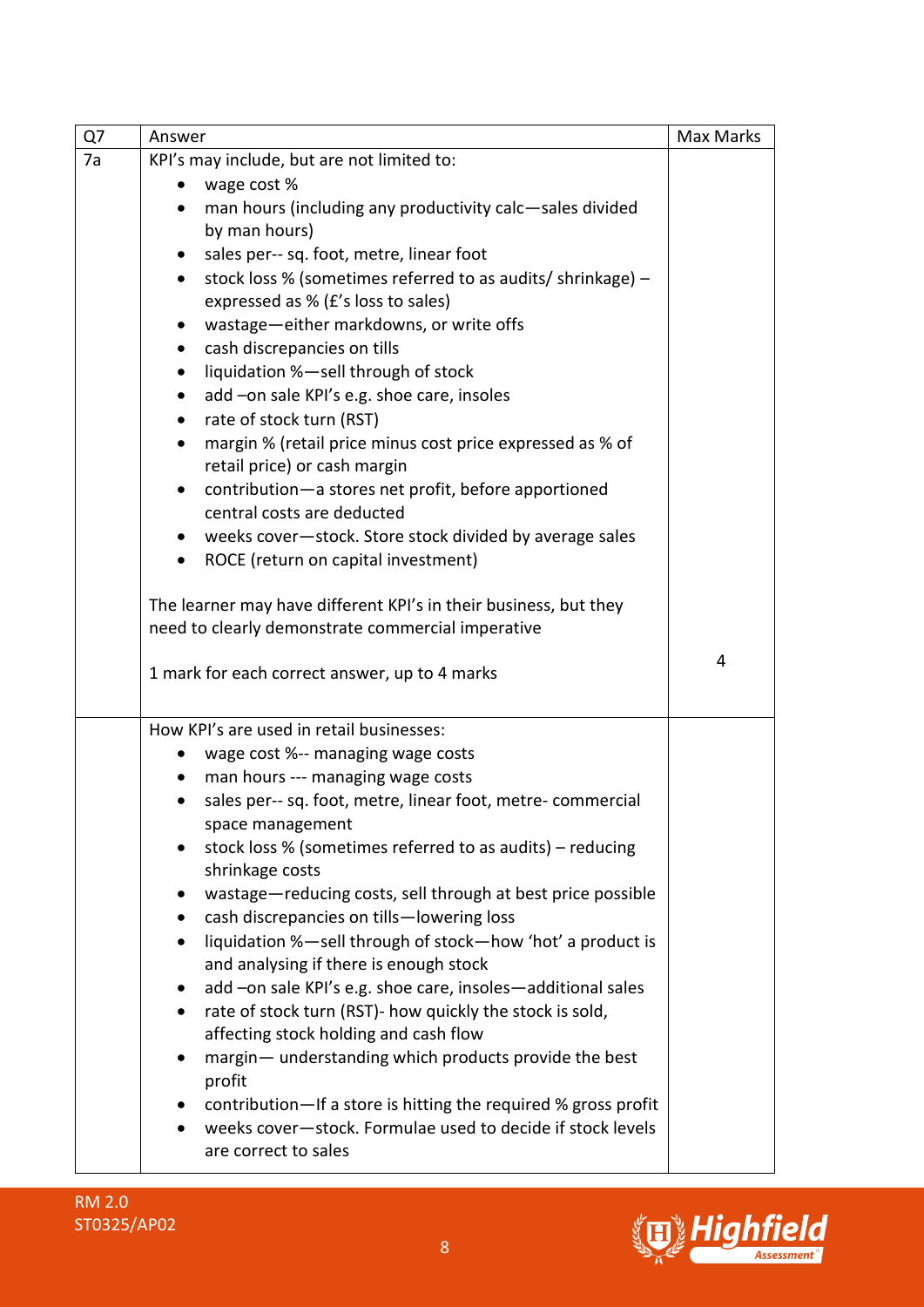| ROCE (return on capital investment) -typically used to see if<br>$\bullet$<br>a new store, or project is variable. The project will be<br>required to hit the companies % return rate |  |
|---------------------------------------------------------------------------------------------------------------------------------------------------------------------------------------|--|
| 2 mark each for the 2 chosen KPI's, up to 4 marks                                                                                                                                     |  |

| 7b<br>Sales versus profit margin:                                                                                                                                                                                                                                                                                                             |   |
|-----------------------------------------------------------------------------------------------------------------------------------------------------------------------------------------------------------------------------------------------------------------------------------------------------------------------------------------------|---|
| Sales = amount of money received for goods sold (1 mark)<br>Profit/margin = (amount of money received from sales)<br>minus (cost of goods) divided by (amount of money<br>received from sales), then multiplied by 100 to get a<br>percentage (2 marks for complete answer, 1 mark for<br>partially correct)<br>Example of two similar shops: |   |
| Shoe shop A takes £30000, and cost of good is £15000, therefore<br>Sales = $£300000$ , and profits margin = $50\%$                                                                                                                                                                                                                            |   |
| Shoe shop B takes £20000 and cost of goods is £5000, therefore<br>Sales = $£20000$ and profit margin = $75%$                                                                                                                                                                                                                                  |   |
| Full, and correct example $-3$ marks                                                                                                                                                                                                                                                                                                          |   |
| 2 marks - correct calculation of profit margin for one shop, plus<br>statement of what the sales figure is, plus inclusion of a second<br>shop with a different sales figure                                                                                                                                                                  |   |
| 1 mark – correct calculation of profit margin for one shop                                                                                                                                                                                                                                                                                    | 6 |
| How to undertake yearly sales plan (budget):<br>7c<br>NB in this question the use of the term budget and plan are inter<br>changeable.                                                                                                                                                                                                        |   |
| based on last year actuals<br>use company growth goal %<br>macro trends (i.e. growth of online sales)<br>consider competition<br>build top down and/ or bottom down                                                                                                                                                                           |   |
| 3 mark for mentioning 2 of the above, maximum 3                                                                                                                                                                                                                                                                                               | 3 |

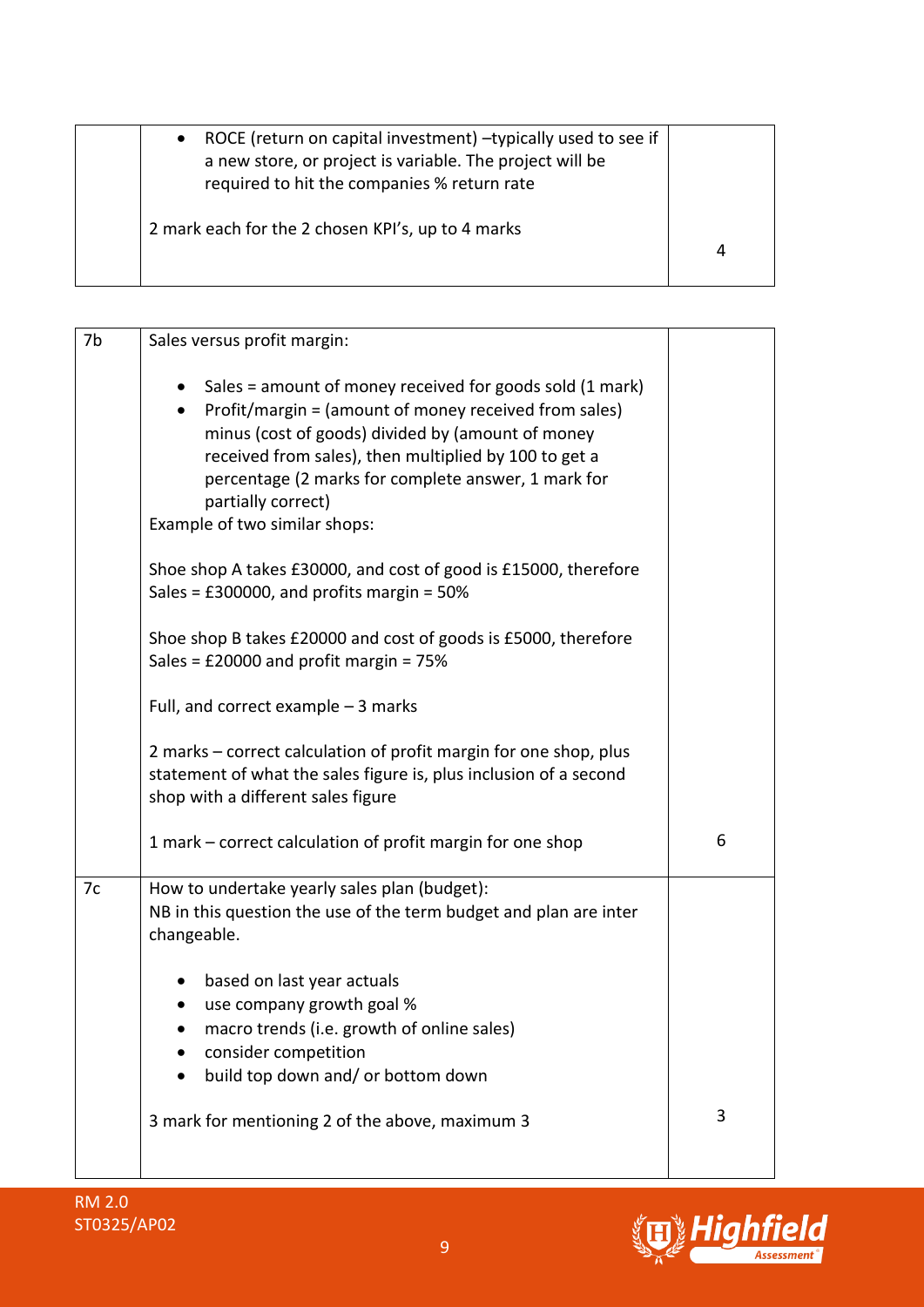| Forecasting versus budget:                                                                                                                                                                                                                                                                                                                                                                                                                                                                                                    |   |
|-------------------------------------------------------------------------------------------------------------------------------------------------------------------------------------------------------------------------------------------------------------------------------------------------------------------------------------------------------------------------------------------------------------------------------------------------------------------------------------------------------------------------------|---|
| forecasting is used after a plan has been set<br>$\bullet$<br>forecasting is mainly weekly, monthly, quarterly, or to year<br>$\bullet$<br>end, i.e. it is used to see how the business will end the<br>financial period<br>forecasting can be amended. Sales plans are fixed once set.<br>$\bullet$<br>the purpose of forecasting is to determine how the business<br>will end the week, month, quarter or year.<br>• forecasting may also be used to determine the variance the<br>business will achieve from plan (budget) |   |
| 1 mark for detailing what a forecast is and up to 2 additional marks<br>for detailing its' variance to budget/ plan                                                                                                                                                                                                                                                                                                                                                                                                           | 3 |

| Q8 | Answer                                                                                                              | Max marks |
|----|---------------------------------------------------------------------------------------------------------------------|-----------|
| 8a | Crucial is creating an appropriate initial impression.                                                              |           |
|    |                                                                                                                     |           |
|    | This can be best achieved by-                                                                                       |           |
|    | holding a team meeting (sometimes referred to as 'Town<br>Hall' meetings)                                           |           |
|    | it may be necessary to hold several meetings due to<br>$\bullet$<br>business requirements, or locations of the team |           |
|    | sending out an e-mail/ memo introducing yourself                                                                    |           |
|    | an acceptable answer is going around each department, but                                                           |           |
|    | this only scores 1 mark as it does not lend itself to the                                                           |           |
|    | second part of the question.                                                                                        |           |
|    |                                                                                                                     |           |
|    | 3 marks for detailing appropriate method of introduction                                                            | 3         |
|    | Key items that new manager needs to get across to the team-                                                         |           |
|    | their background (qualifications (as in work history) for the                                                       |           |
|    | role)                                                                                                               |           |
|    | initial (i.e. first 100 days) goals<br>$\bullet$                                                                    |           |
|    | goals                                                                                                               |           |
|    | values                                                                                                              |           |
|    | management style<br>$\bullet$                                                                                       |           |
|    | approachability-including Emotional Intelligence (EI/ EQ-                                                           |           |
|    | this can be stated either way in the same way as IQ)<br>vision                                                      |           |
|    | expectations                                                                                                        |           |
|    | understanding/ability to listen to issues/problems                                                                  |           |
|    |                                                                                                                     |           |
|    | 1 mark per correct answer to a maximum of 5                                                                         | 5         |



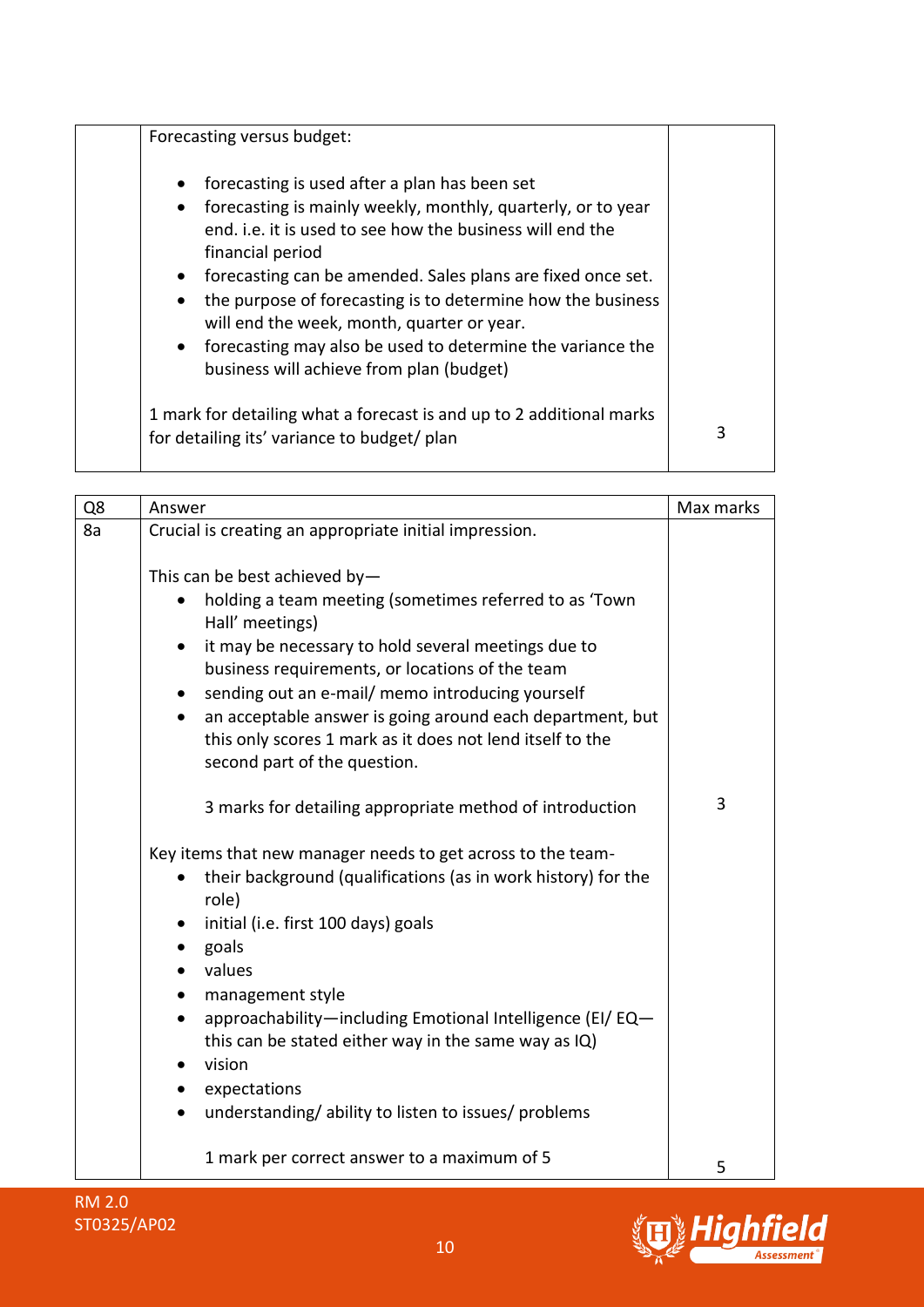| 8b |                                                                           |                |
|----|---------------------------------------------------------------------------|----------------|
|    | Communication with MD-                                                    |                |
|    | Verbal at time of visit<br>$\bullet$                                      |                |
|    | Listening<br>$\bullet$                                                    |                |
|    | Active listening. To truly understand points made by visitor<br>$\bullet$ |                |
|    | Non-verbal- Body language employed to welcome visitor<br>$\bullet$        |                |
|    | and engage her                                                            |                |
|    | Written - having a planned agenda. Or having agreed action<br>$\bullet$   |                |
|    | points and notes confirmed in writing                                     |                |
|    | 1 mark for each correct answer stated to a maximum of 3                   | 3              |
|    | Rationale for getting the most from time with visitors includes-          |                |
|    | solving a company issue                                                   |                |
|    | getting a problem solved in the store<br>$\bullet$                        |                |
|    | quality feedback from store level on products, customers,<br>$\bullet$    |                |
|    | or such like                                                              |                |
|    | more effective working between departments and/ or HO &<br>$\bullet$      |                |
|    | stores                                                                    |                |
|    | Relationship building<br>$\bullet$                                        |                |
|    | Action points committed to in writing.<br>$\bullet$                       |                |
|    | Agreement to action something/ provide more                               |                |
|    | information/invitation to further meeting.                                |                |
|    | 1 mark for each correct answer with rationale to a maximum of 3           | 3              |
| 8c |                                                                           |                |
|    | Benefits of coaching and people-oriented style for dealing with this      |                |
|    | issue:<br>Your managers are more likely to open up to you about the       |                |
|    | $\bullet$<br>nature of the problems                                       |                |
|    | You are less likely to alienate team members                              |                |
|    |                                                                           |                |
|    |                                                                           | $\overline{2}$ |
|    | Up to 2 marks for benefits of this style of leadership                    |                |
|    | There are 3 broad types of leadership styles that lend themselves         |                |
|    | to dealing with this urgent issue-                                        |                |
|    | Autocratic- Given the urgency                                             |                |
|    | Transactional offering a clear chain of command                           |                |
|    | and a carrot and stick approach                                           |                |
|    | Bureaucratic-introducing high levels of regulation                        |                |
|    |                                                                           |                |
|    | Up to 2 marks for identifying relevant characteristics of the above       | $\overline{2}$ |
|    | styles                                                                    |                |